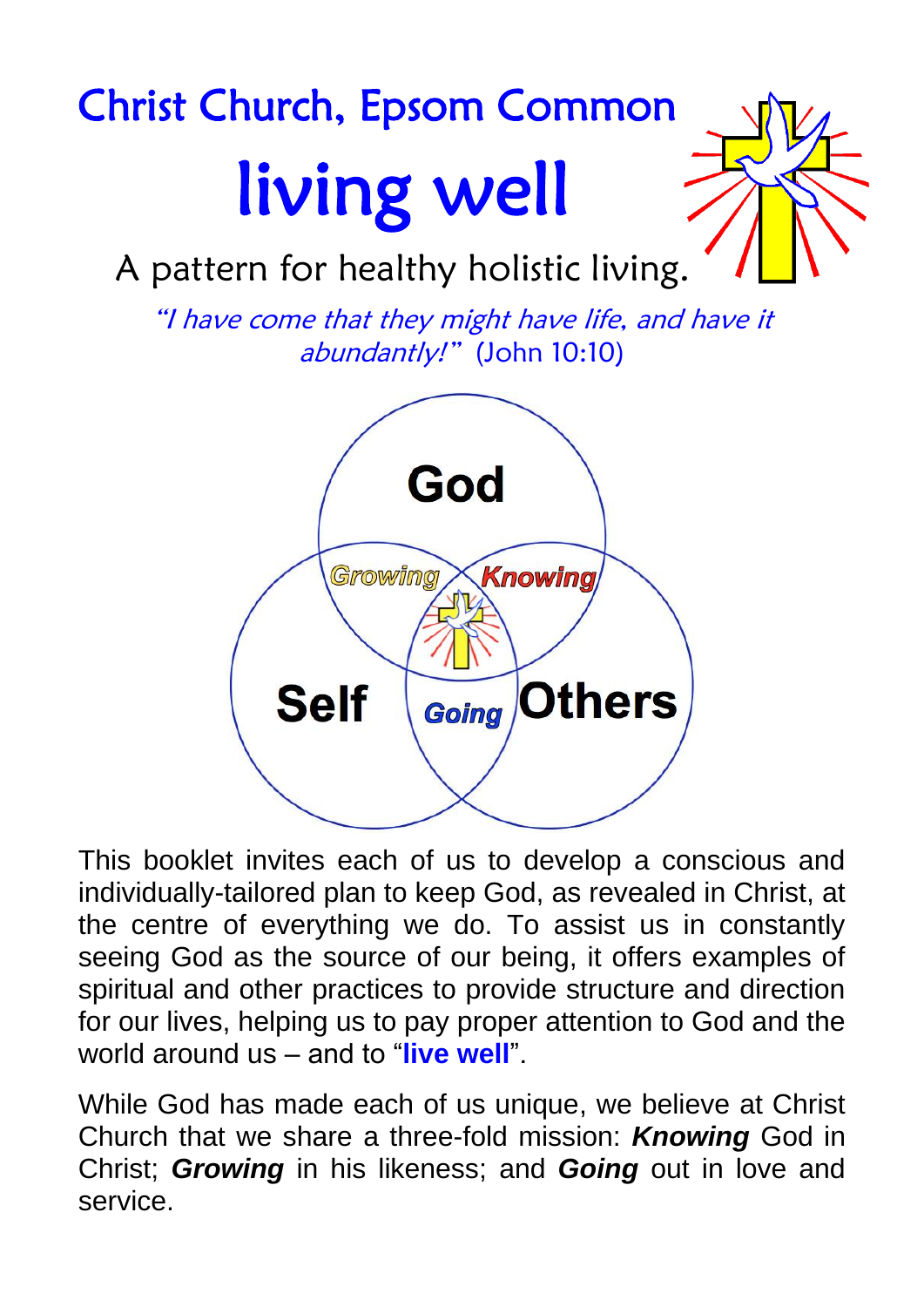How each of us gets there will vary depending on our individual personalities, gifts, circumstances and callings. In addition, God will have different practices and emphases for different phases of our lives. For surely I know the plans I have for you, says the LORD, plans for your welfare and not for harm, to give you a future with hope. (Jeremiah 29:11) Nevertheless, as a community of love at Christ Church, we have committed to forming the kind of "Holy Habits" that lead to us **living well**.

**living well** is not to be viewed as a 'to do' list – and it is certainly not an exhaustive pattern. It simply provides the framework of a discipleship programme to help us live in Christ and become spiritually more fruitful.

There is a lot of overlap in **living well** with God, others and ourselves. The diagram below shows seven key areas for developing Holy Habits, each of which is explored in more detail on the following pages. But only you can decide what works best for you, and you are invited to do so on the final page.

Live faithfully in the life God has given you.

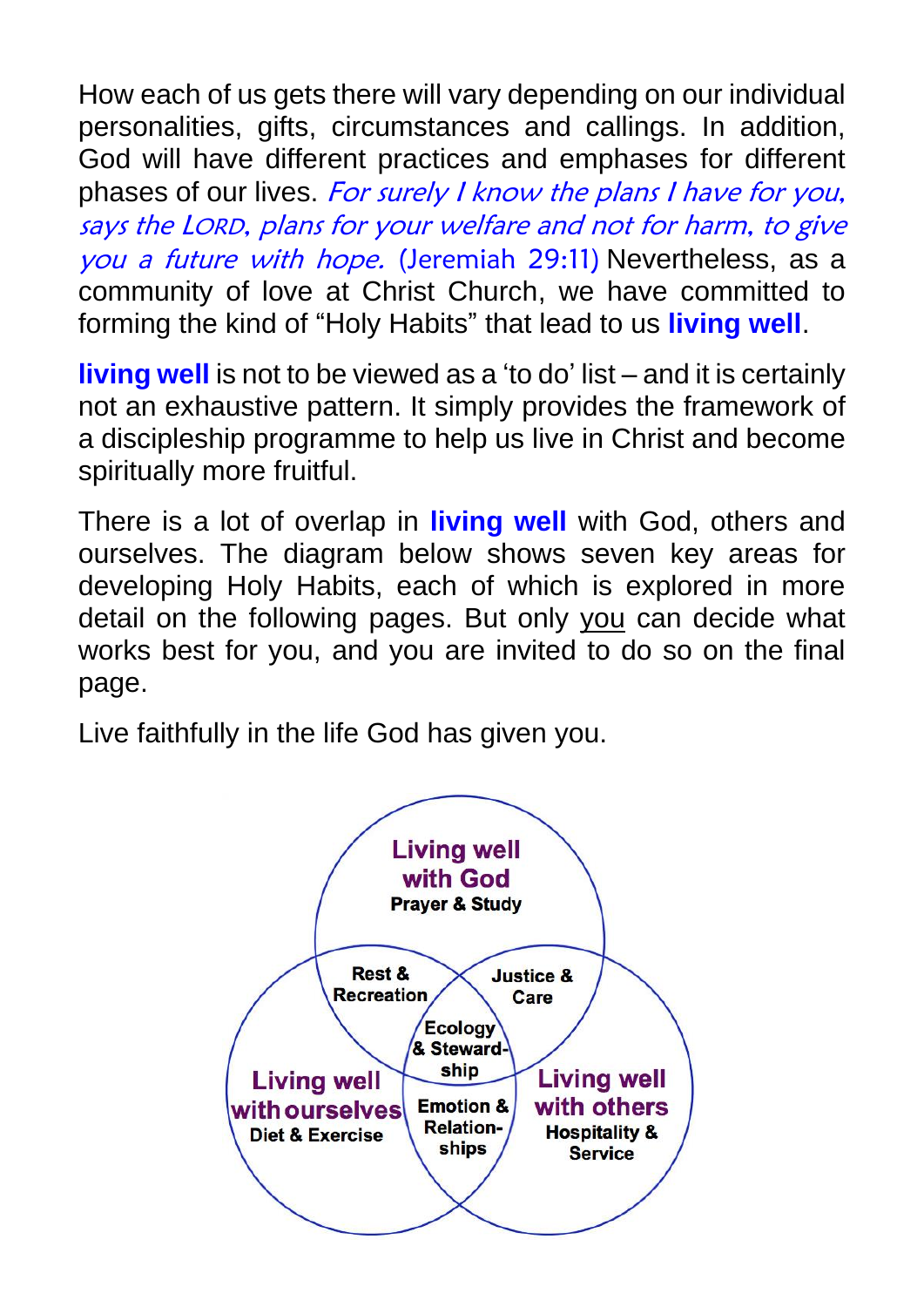## 1: Prayer and Study

"I pray that the eyes of your heart may be enlightened in order that you may know the hope to which he has called you, the riches of his glorious inheritance in his holy people,"

Ephesians 1:18

#### **Daily**

- Use the '*Sacred Space'* app or another online resource e.g. [www.franciscans.org.uk](http://www.franciscans.org.uk/) Of <http://daily.commonworship.com/daily.cgi>
- Try a simple daily Examene [www.ignationspirituality.com](http://www.ignationspirituality.com/)
- Count your blessings or practice thankfulness
- Use the Lectionary, 'Call to Pray Cycle' or Daily Bible Study notes *(Pick up at back of church)*
- Listen to the news and or read a newspaper and pray about the key issues

### **Weekly/monthly**

- Attend corporate worship
- Attend a fellowship Group
- Have a longer time for stillness, prayer or meditation

### **Annually**

- Go on a retreat
- Visit a pilgrimage site
- Attend a Christian conference or festival
- Learn a new skill

## 2: Rest and Recreation

#### "Rather, it should be that of your inner self, the unfading beauty of a gentle and quiet spirit, which is of great worth in God's sight." 1 Peter 3:4

#### **Daily**

- Turn off your phone, computer, radio/TV for a while and focus on your breathing
- Spend 10mins listening/observing the world around you
- Get enough rest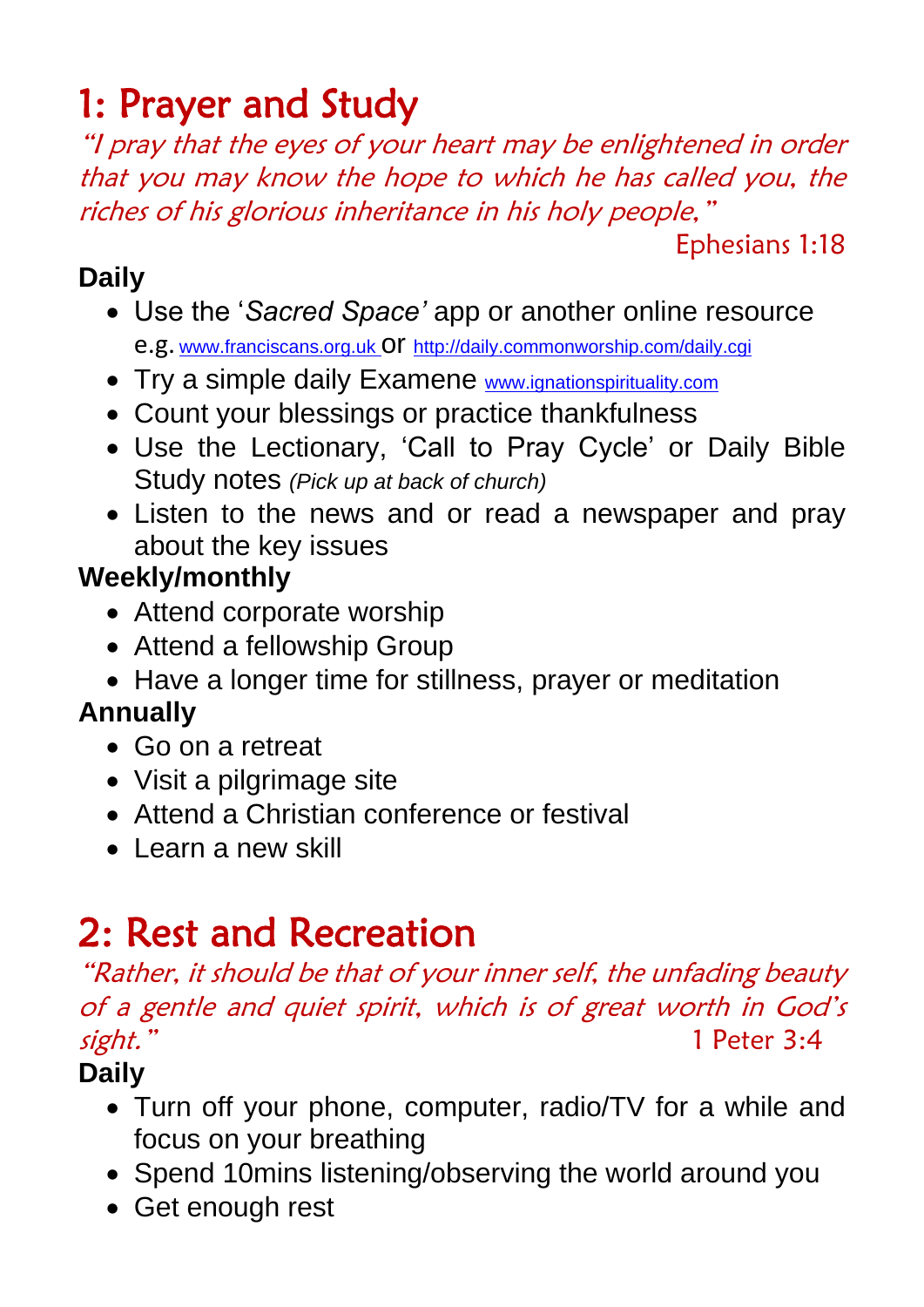#### • Monitor work/life balance

### **Weekly/monthly**

- Make something or read a book
- Catch up with friends/family
- Have some 'me' time and do something you really enjoy
- Do nothing but watch the clouds/stars

### **Annually**

- Go on a day trip to a favourite place
- Take a holiday or a short break if you can
- Attend something that will inspire you e.g. concert, art gallery, theatre, walk in the country, or thought-provoking talk.

## 3: Ecology and Stewardship

"The earth is the Lord's, and everything in it."

1 Corinthians 10:26

#### **Daily**

- Show care for your immediate environment e.g. feed the birds or pick up litter
- Recycle as much as possible and decrease use of paper
- Use less non-renewable energy

#### **Weekly/monthly**

- Water the plants
- Avoid waste by planning shopping
- Appreciate Epsom town and nature
- As much as possible, shop and bank in an ethical and environmentally friendly way
- Support local shops, projects or charities

### **Annually**

- Plan responsibly for larger expenses/taxes
- Review giving to charities/church
- Volunteer with the Epsom Common Association or another conservation group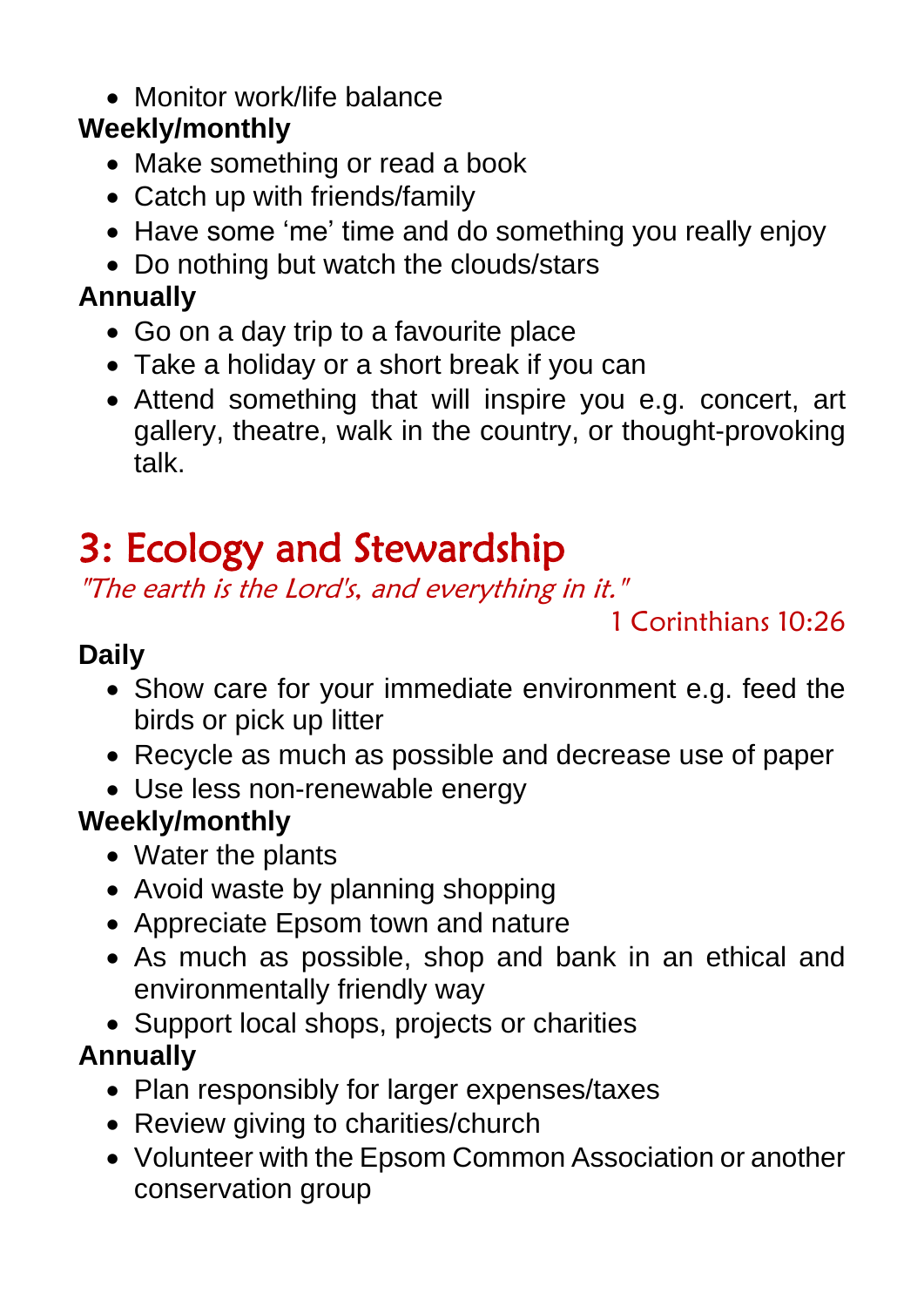## 4: Diet and Exercise

"Rather train yourself for godliness; for while bodily training is of some value, godliness is of value in every way, as it holds promise for the present life and also for the life to come." Timothy 4:7b-8

#### **Daily**

- Drink plenty of water
- Eat regularly and as healthily as possible
- Take breaks, move around and get some fresh air

#### **Weekly/monthly**

- Drive less/walk or cycle more
- Get your heart pumping!
- Have a meat or alcohol-free period

#### **Annually**

- Set a health/fitness challenge
- Keep up with regular health checks
- Fast/detox

## 5: Emotions and Relationships

"So, if anyone is in Christ, there is a new creation: everything old has passed away; see, everything has become new! All this is from God, who reconciled us to himself through Christ, and has given us the ministry of reconciliation;" Corinthians 5:17-18 **Daily** 

- Practise patience
- Be aware of things that are important to you
- Deal with issues, don't let them fester

#### **Weekly/monthly**

- Practise focused listening skills (to God, yourself and others)
- Make distinct time for the significant people in your life
- Cultivate friendships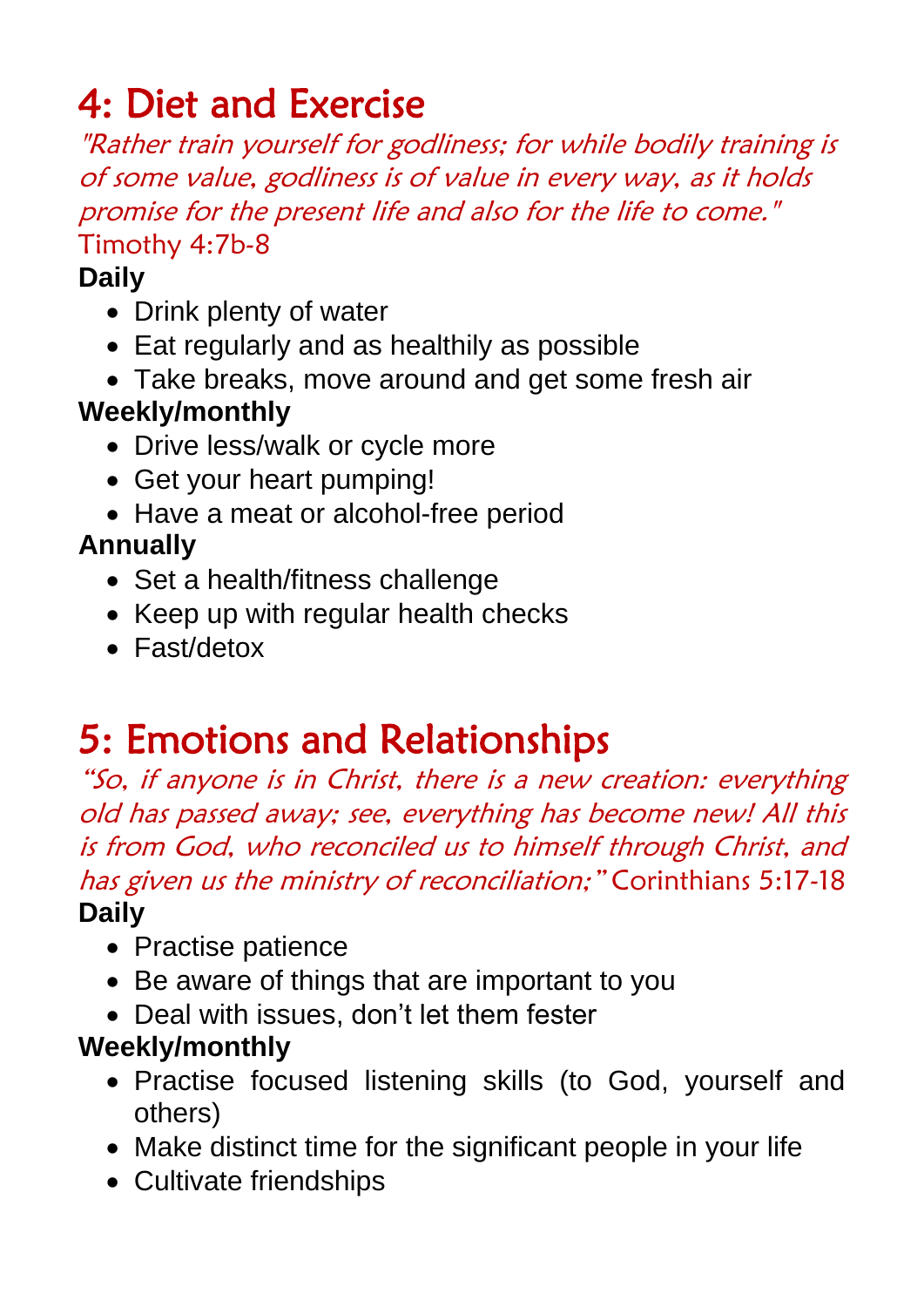• Talk more, text/email less!

#### **Annually**

- Assess what do you need to stop/start doing
- Cherish life
- Get support from a counsellor/life coach /mentor /soul friend

## 6: Hospitality and Service

"Do not neglect to show hospitality to strangers, for by this some have entertained angels without knowing it."

Hebrews 13:2

#### **Daily**

- Practise 'random acts of kindness'
- Be willing to put yourself out for others and seek opportunities for extending a smile or a helping hand

#### **Weekly/monthly**

- Extend friendship or support to someone, invite them to an event or meal
- Get to know your neighbours
- Volunteer for something that won't benefit you
- Have a conversation with someone you don't know

#### **Annually**

- Befriend or invite elders, isolated members or young families for a meal
- Collect for a worthy cause
- Welcome new members

## 7: Justice and care

#### "Learn to do good; Seek justice, Reprove the ruthless, Defend the orphan, Plead for the widow." Isaiah 1:17 **Daily**

- Speak carefully and respectfully
- Be inclusive and welcoming
- Make a stand against gossip, violence or intolerance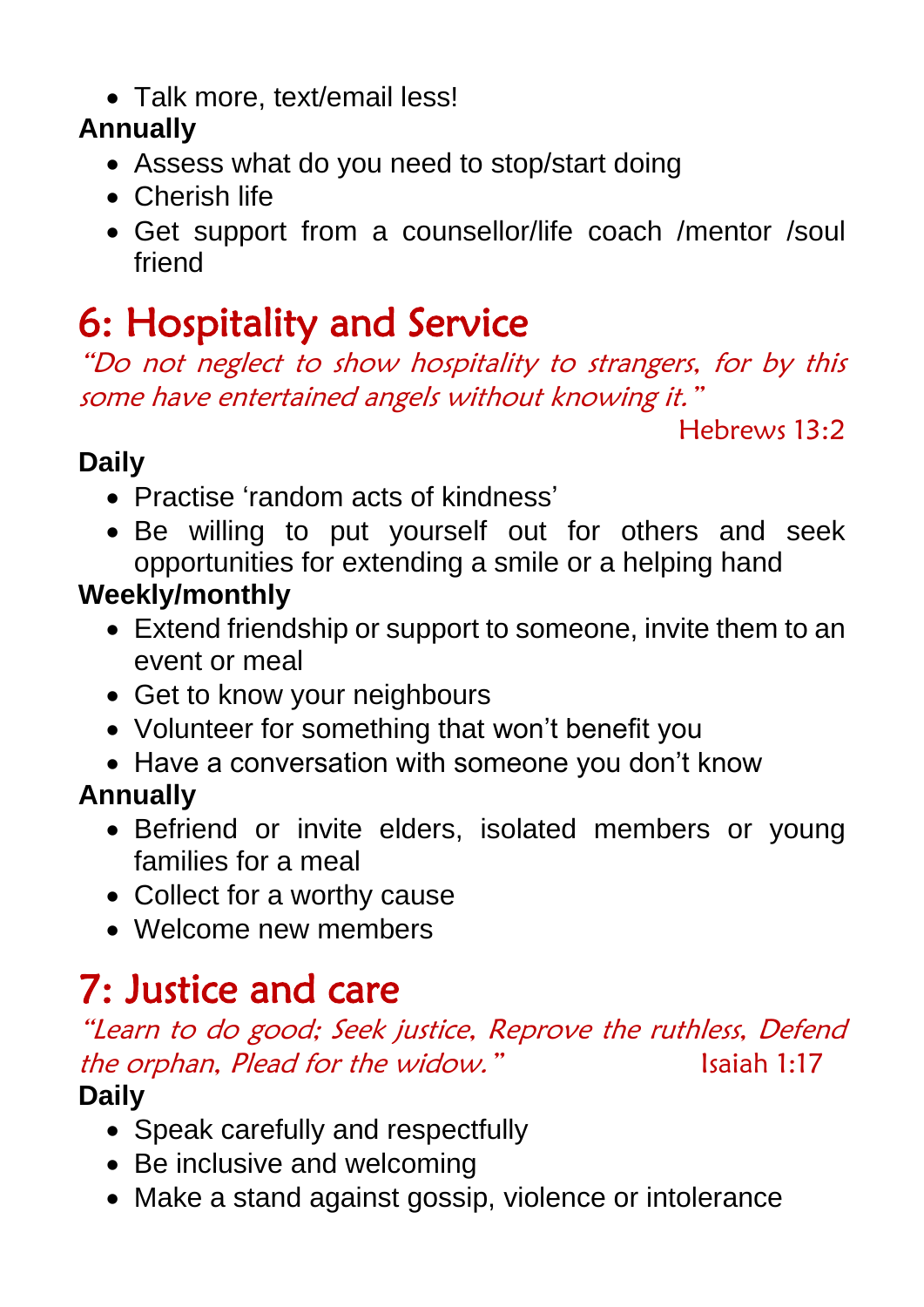#### **Weekly/monthly**

- Be prepared to challenge corruption in politics or business
- Write campaigning letters or support social justice projects
- Support the Foodbank

### **Annually**

- Reduce carbon footprint
- Vote in local and general elections
- Volunteer for a specific project e.g. Christian Aid collection

## Developing living well

You are now invited to make your own plan for 2018-19, using the framework overleaf.

This booklet can also be used in conjunction with Christ Church's daily or hourly prayer bookmarks.

Further suggestions for developing Holy Habits can be found on the weekly notice sheet.

Please share your thoughts on *living well* – we need to encourage and support one another in this faith journey.

Talk to PCC members or tweet **@CCEpsom #livingwell**

## For further reading

- '*Living well as a human being'* by Susan Sayers; Kevin Mayhew, 2007
- '*Followers of the Way'* by Simon Reed; Bible Reading Fellowship, 2017
- '*How to be a Mindful Christian'* by Sally Welch; Canterbury Press, 2016
- '*The Path'* Laura Beth Jones; Hachette Books, 1996